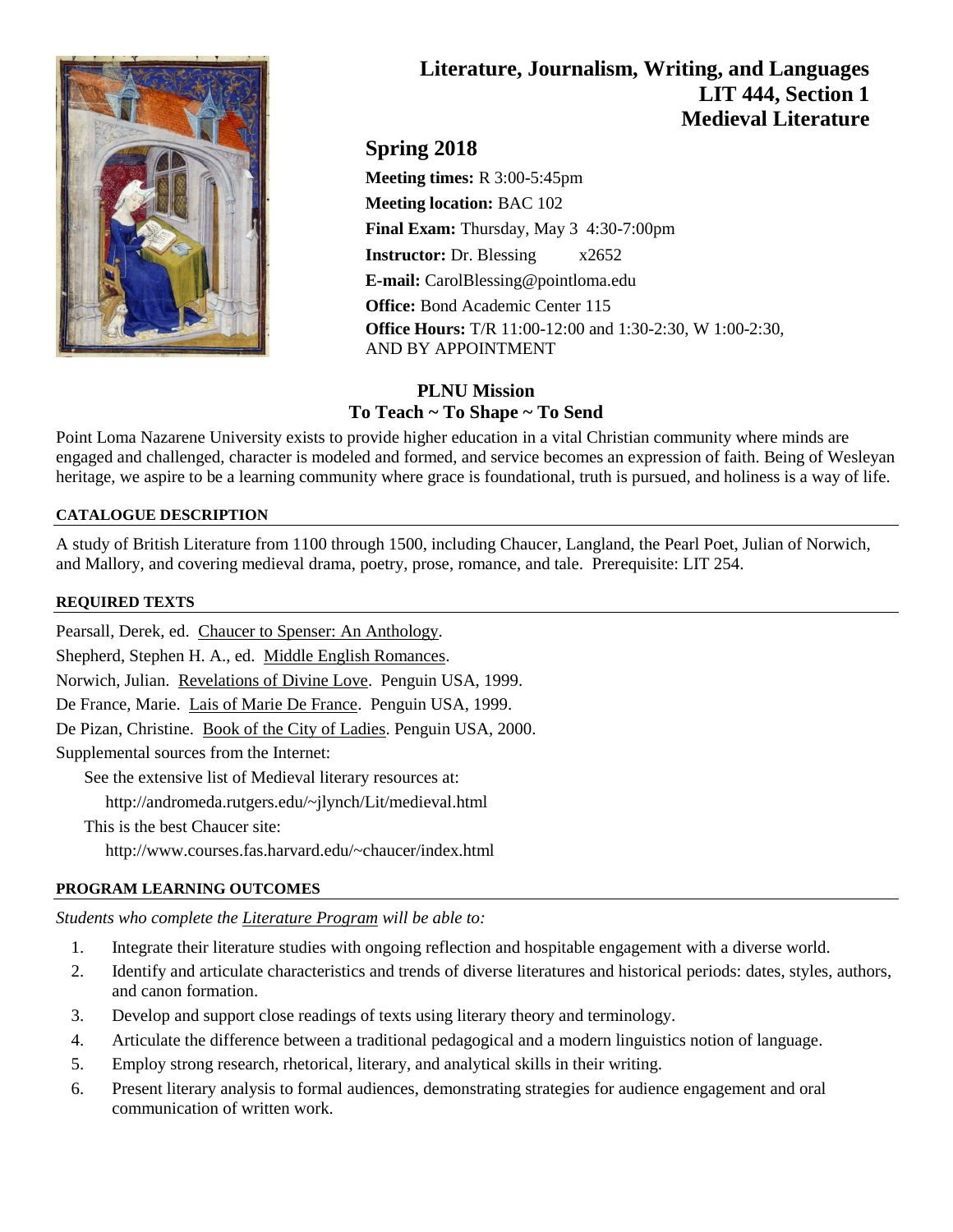#### **COURSE LEARNING OUTCOMES**

#### *Students will be able to:*

- 1. Closely read (comprehension, analysis) and critically analyze (analysis) texts in their original languages and/or in translation.
- 2. Recall (knowledge), identify (knowledge), and use (application) fundamental concepts of literary study to read and discuss texts
	- a. Standard literary terminology
	- b. Modes/genres of literature
	- c. Elements of literary genres
	- d. Literary periods (dates, writers, characteristics, and important developments)
	- e. Contemporary critical approaches
	- f. Extra-literary research
- 3. Analyze (analysis) the social, cultural, ethnic, gendered, and/or historical contexts of the works and their authors, and connect (synthesis, evaluation) the texts with their own lives.
- 4. Analyze (analysis) and evaluate (evaluation) the theatricality of the dramas, including their original language and staging, in print versions of the plays and in modern day film and live productions.
- 5. Create (synthesis, evaluation) detailed and informed textual analysis of literary works that demonstrate a formalist close reading of fundamental elements of literature.

#### **COURSE REQUIREMENTS**

- Reading of all assignments by the assigned days (CLO 1)
- Quizzes, both written and oral, class exercises, homework (involving critical sources), and participation—15% (CLO 1, 2, 3, 4)
- Journals— $15\%$  (CLO 1, 2, 3)
- Research Paper Prospectus—5% (CLO 4)
- Research Paper— $20\%$  (CLO 1, 2, 3, 4)
- Group oral project (presented in class)—10%—Popular culture representations of the Middle Ages (Medievalisms)
- $\bullet$  Midterm exam—15% (CLO 1, 2)
- Final exam— $20\%$  (CLO 1, 2)

| <b>PERCENT</b> | <b>GRADE</b> |
|----------------|--------------|
| 93-100         | A            |
| 90-92          | A-           |
| 88-89          | $B+$         |
| 83-87          | B            |
| 80-82          | $B-$         |
| 78-79          | $C+$         |
| 73-77          | C            |
| 70-72          | $C-$         |
| 68-69          | $D+$         |
| 63-67          | D            |
| 60-62          |              |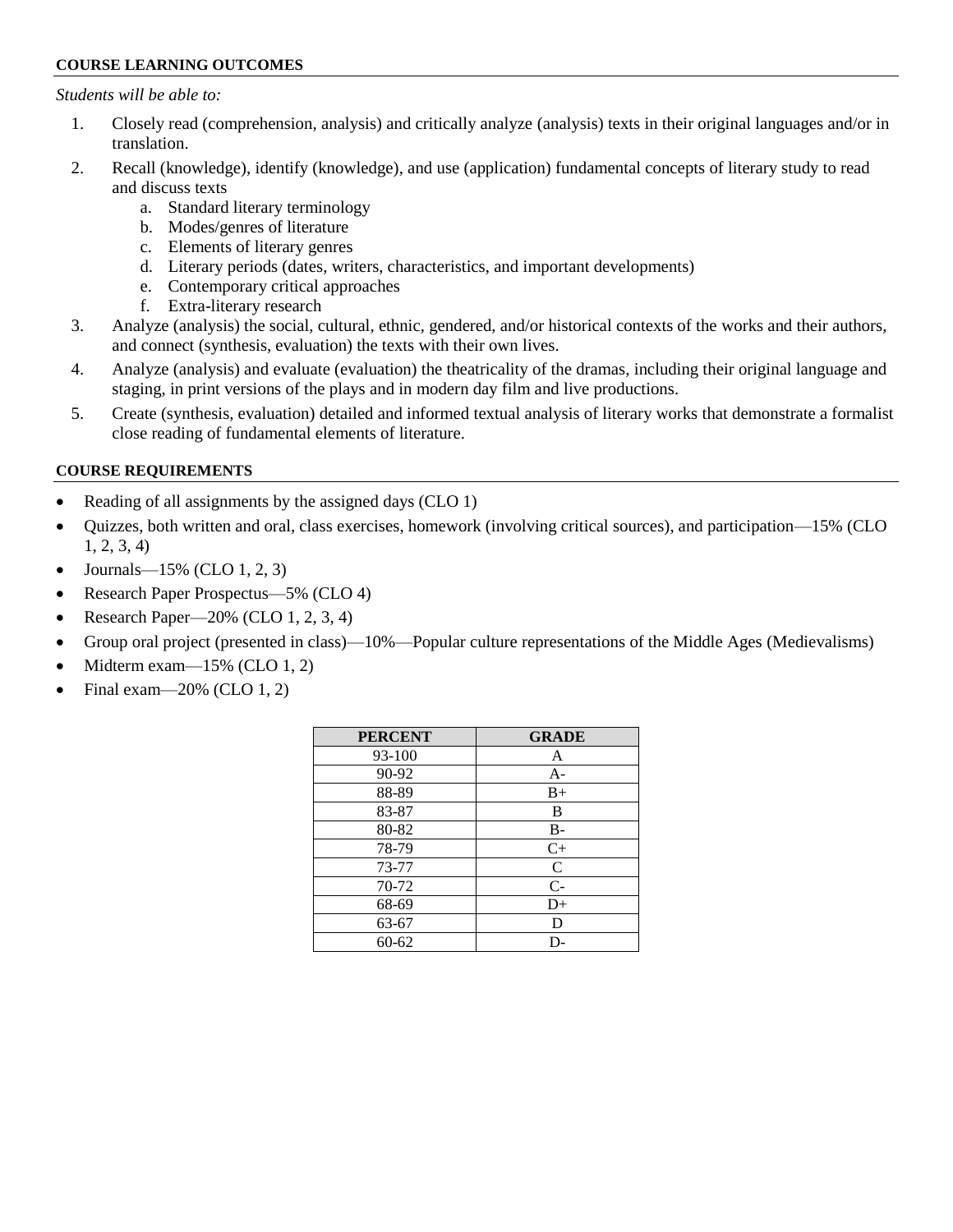#### **JOURNALS**

You will keep a weekly journal that includes your notes and thoughts on the readings, to be turned in as noted. Each entry is to be typed on an  $8\frac{1}{2}$ " x 11" page.

The journal entry format is as follows:

Date: Title: Author: Genre: Theme(s): Historical and social contexts: New word from the reading and definition: Your reactions to the reading: Comparison to other works you have read: Your critical question on the work: Your hypothesis in response to your critical question:

#### **GROUP ORAL PRESENTATIONS—dates are indicated on the syllabus—sign-ups in class**

Each oral presentation will be 10 minutes long, and will focus on the representations of the Middle Age in later works and popular culture. How have works in this category influenced other works of literature, art, music, film, and pop culture?

You must do outside research for these projects—the point of the assignment is to bring **new information** to the class (as well as to have you learn more about the middle ages' effects on later cultures).

Use whatever audio/visual aids you wish. Example: Artwork, music, PowerPoint, film clips, YouTube, etc. The more creative the better.

You must have a good handout for the class members, summarizing your findings, and including a list of at least three sources you used, documented in MLA format. Do **not** list our textbooks or sources such as Wikipedia. Use top-level resources, including books published by university presses, journal articles, and/or websites connected with universities, as well as the cultural works you locate.

#### **COURSE POLICIES AND PROCEDURES**

You will have a typed weekly journal entry due as indicated. The classes will be a combination of lecture and discussion. A number of resources on Medieval culture and literature are available via the web, and I will sometimes assign on-line resource or readings from our Ryan Library databases.

You will need to read many of the assignments in Middle English, but you may use translations or bi-lingual editions to help you. Many translations are available on-line. We will be reading portions of the works aloud in Middle English in class. PLEASE raise in class any questions/problems you have with the readings.

Turn off cell phones and computers in class—no calls or texting, mail-checking, etc. Computers/tablets may only be used for note-taking—no web surfing, social media, mail, games, etc., and only with my permission. Violations of these policies will result in a lowered class participation grade.

**Academic Accommodations:** If you have a diagnosed disability, please contact PLNU's Disability Resource Center (DRC) within the first two weeks of class to demonstrate need and to register for accommodation by phone at 619-849- 2486 or by e-mail at DRC@pointloma.edu. See Disability Resource Center for additional information.

**Academic Honesty:** Students should demonstrate academic honesty by doing original work and by giving appropriate credit to the ideas of others. Academic dishonesty is the act of presenting information, ideas, and/or concepts as one's own when in reality they are the results of another person's creativity and effort. A faculty member who believes a situation involving academic dishonesty has been detected may assign a failing grade for that assignment or examination, or, depending on the seriousness of the offense, for the course. Faculty should follow and students may appeal using the procedure in the university Catalog. See Academic Policies for definitions of kinds of academic dishonesty and for further policy information.

**Attendance:** Please read the Class Attendance section of your PLNU Catalog, carefully. If students miss more than 10% of class meetings (approximately 3 classes for a TTH course), faculty members may file a written report which may result in de-enrollment from the course. If you miss more than 20% of class meetings (approximately 6 classes for a TTH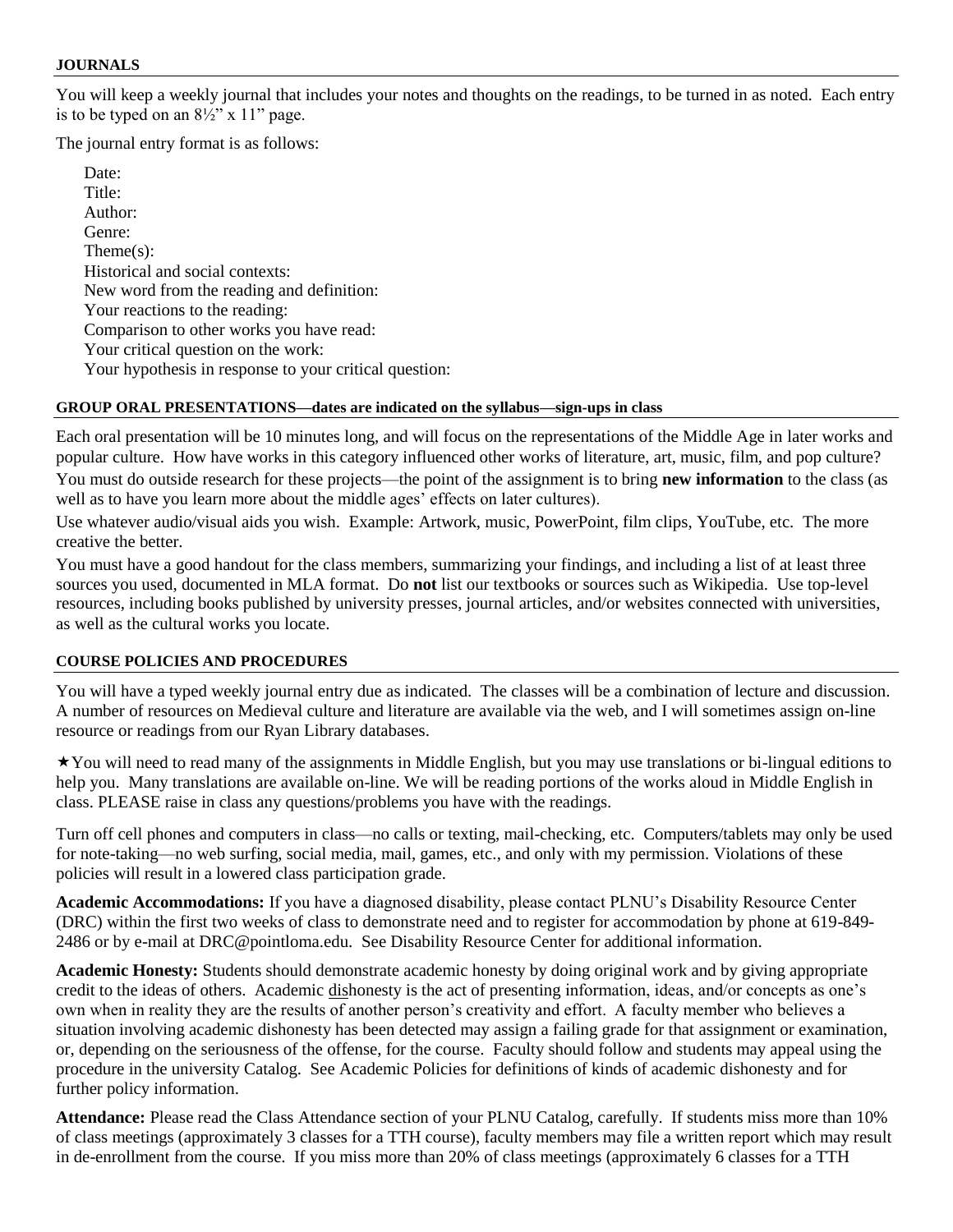course), you may be de-enrolled without notice. De-enrollment may have serious consequences on residence, athletic, and scholarship requirements; it may also necessitate a reduction or loss in your financial aid.

**Public Discourse:** Much of the work we will do in this class is cooperative, by nature of the class discussions and general feedback given to written work and/projects; thus you should think of all your writing and speaking for and in class as public, not private, discourse. By continuing in this class, you acknowledge that your work will be viewed by others in the class. Thinking of our class work as public and shared also gives us the chance to treat one another with gentleness and compassion.

**Maintaining Your Own Class Schedule through Online Registration**: You will be responsible for maintaining your own class schedule. Should you need to drop this or any course, please remember to drop the course before the deadline for 15-week classes and for Quad 1 classes. If you need to drop a class, be sure to fill out and submit the official forms; simply ceasing to attend may result in a grade of F on your transcript.

**Final Examinations:** Final Examinations are the culminating learning event in a course, and they are scheduled to take into account all the different courses and departments across the university. The exam schedule varies from year to year. The final examination schedule is posted on the Class Schedules site. You are expected to arrange your personal affairs to fit the examination schedule.

**Inclusive Language:** Because the Literature, Journalism, Writing, and Languages department recognizes the power of language, in its essence and in the ways it may be used either for good or for ill, we ask that all public language used in this course, including written and spoken discourse, be inclusive. This standard is also outlined by all major academic style guides, including MLA, APA, and Chicago, and is the norm in university-level work.

### **Class Sessions, Preparation, Assignments, and Technology:**

- a. Come to class prepared to discuss and analyze the assigned readings, read from your journal entries, raise questions, and read portions of the work aloud.
- b. Completion of all assignments is required, and passing the course will be difficult without doing so. Readings and written responses must be prepared in advance of the date scheduled/due and of sufficient length and quality to meet the assignment's requirements and intents. Missed work (quizzes and written responses) may be made up only in truly extenuating circumstances and only if you and I have had a conversation about your situation. No make-up work will be given for missed work.
- c. Late assignments will not be accepted either in person, by delivery, or in my mailbox (unless you and I have communicated prior to the deadline about extenuating circumstances).
- d. It is your responsibility to see to it that I receive your work.
- e. Always keep electronic copies of your work so that you can provide duplicate copies if the need arises.

**Email and Canvas:** You are responsible for checking your PLNU email account and Canvas regularly for electronic messages from me (and sometimes from your classmates). You are fully accountable for all course material, announcements, communications that are distributed via email and Canvas; and I will send messages only to these sites. Please let me know if you encounter any technical problems with these sites.

**Extenuating Situations and Grades:** No "Incomplete" grades will be assigned unless extenuating circumstances (e.g., death in the family, automobile accidents, hospitalization) prevail. If you find yourself in such a situation, please contact me immediately and submit any necessary and valid documents to help clarify and document your situation (e.g., doctor's letter on letterhead, funeral service program, police report, etc.).

No *Cliff's Notes*, *Barron's Notes*, *Spark Notes*, *Wikipedia*, or similar guides are to be used for papers, brought to class, or used as a substitute for the reading.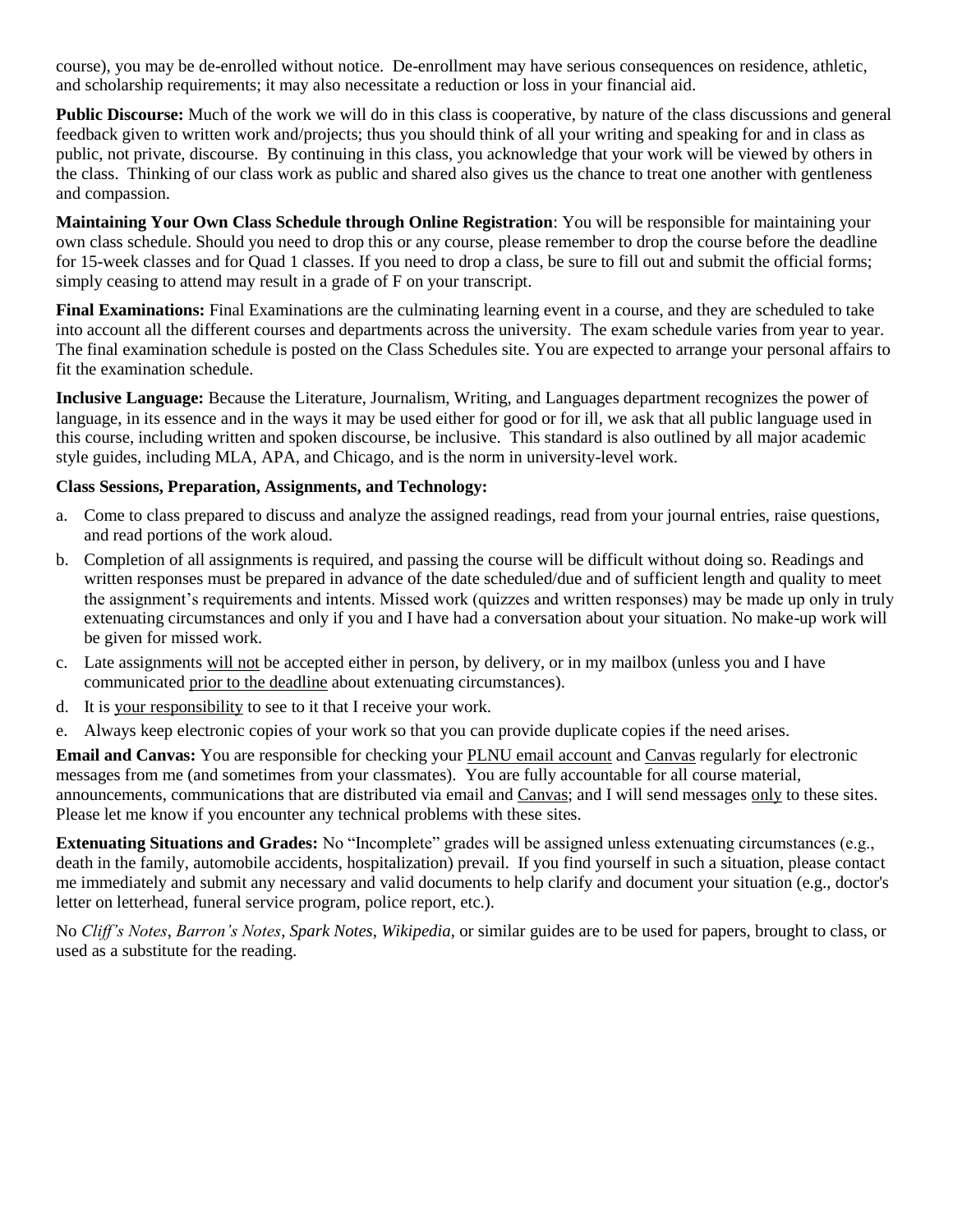|          | Class Schedule: - Complete all readings by the assigned day and bring your appropriate textbook to class                                                                                                                                                                           |
|----------|------------------------------------------------------------------------------------------------------------------------------------------------------------------------------------------------------------------------------------------------------------------------------------|
| Jan. 11  | Read—Pearsall "Introduction" pp. xv-xviii, and Shepherd "Reading Middle English" pp. xv-xx<br>Go over lessons 1-5 on The Harvard Chaucer website:                                                                                                                                  |
|          | http://sites.fas.harvard.edu/~chaucer/teachslf/less-0.htm#Index                                                                                                                                                                                                                    |
|          | Class—Historical Backgrounds, History of English language, pronunciation work, "Ballade de Bon<br>Conseil"                                                                                                                                                                         |
|          | <b>Chaucer Unit-Pearsall Text</b>                                                                                                                                                                                                                                                  |
| Jan. 16  | Note—Tuesday meeting this week, as I will be at a conference Thursday<br>Read—Chaucer: 1-2; Canterbury Tales "General Prologue"—79-99 and "Miller's Prologue and Tale" pp.<br>99-115<br>Class—Journal #1; Chaucer discussion: genre and character; social contexts, humor          |
| Jan. 25  | Read—"The Wife of Bath's Prologue and Tale" pp. 116-143 and "The Franklin's Prologue and Tale" pp.<br>144-163<br>Class—Journal #2; Discussion of Medieval women, "trouth," and Breton Romance                                                                                      |
| Feb. 1   | Read—"The Pardoner's Prologue and Tale" pp. 164-177 and "The Knight's Tale"—Handout<br>Class—Journal #3; Discussion of Medieval institutions: the Church and Knighthood                                                                                                            |
|          | Romance Unit-Shepherd Text, except where noted                                                                                                                                                                                                                                     |
| Feb. 8   | Read essay on <i>Havelok</i> , pp. 315-319, and <i>Havelok</i> pp. 3-74<br>Class—Journal #4; Introduction to Romance and <i>Havelok</i>                                                                                                                                            |
| Feb. 15  | Read "Sir Orfeo" pp. 174-190 and 345-350<br>Class—Journal #5; Discussion of Fairies in the middle ages; Romances, continued                                                                                                                                                        |
| Feb. 22  | Read-Marie de France Lais<br>Class—Journal #6; Discussion of marriage and gender in the female versions of Romance                                                                                                                                                                 |
| Mar. 1   | <b>Midterm Exam</b>                                                                                                                                                                                                                                                                |
| Mar. 5-9 | <b>No Classes—Spring Break</b>                                                                                                                                                                                                                                                     |
| Mar. 15  | Read Ywain and Gawain pp. 75-173 in Shepherd<br>Class—Journal #7; Fantasy elements and the importance of courtly love                                                                                                                                                              |
| Mar. 22  | Read Sir Gawain and the Green Knight pp. 234-265 and "The Alliterative Morte Darthur" pp. 304-307 in<br>Pearsall<br>Class—Journal #8; Discussion of religious lessons and the Arthurian myth                                                                                       |
| Mar. 27  | Tuesday meeting this week, because of Easter Recess on Thursday<br>Read Morte D'Arthure pp. 431-464 in Pearsall<br>Class—Journal #9; Discussion of the Arthurian myth and the waning of Knighthood<br>Bring in/discuss Arthurian resources<br><b>Research Paper Prospectus DUE</b> |
|          | <b>Religious Writings Unit-Pearsall Text</b>                                                                                                                                                                                                                                       |
| Apr. 5   | Read The Cloud of Unknowing pp. 292-296, and The Mirror of the Blessed Life of Jesus Christ pp. 313-<br>318 Pearsall, and Julian of Norwich The Revelations of Divine Love, selections from the stand-alone text.<br>Class—Journal #10; Discussion of Medieval mysticism           |
| Apr. 12  | Julian of Norwich, Revelations, continued<br>Class—Journal #11                                                                                                                                                                                                                     |
| Apr. 19  | Christine de Pizan—The Book of the City of Ladies, selections<br>Class—Journal #12; Contexts for the work and the defense of women                                                                                                                                                 |